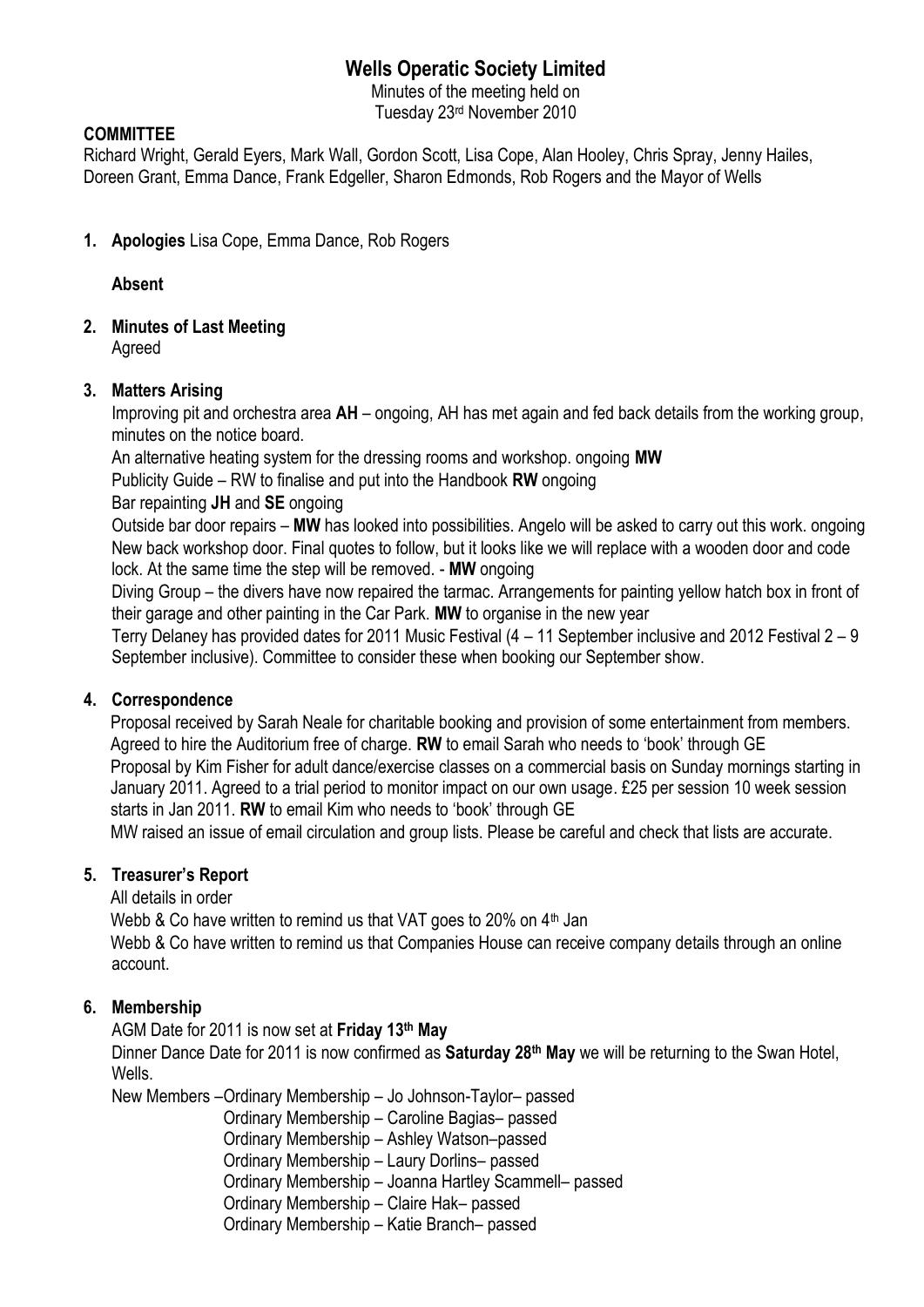The Annual Carnival Curry Night was again very successful (about 70 covers). Thanks to Alan, Irene and Jenny.

### **7. Publicity**

Website photos to CS and ED please. Ongoing Programme Printing still positive from Thales. Still ok for Panto but possibly not beyond that i.e. Pirates wait and see. **AH**

### **8. Theatre Renovations**

Foyer –Display screen, GE has gained some quotes – Sony Bravia £600, 40', £340 32" It was agreed to purchase a 40" screen and wall stand. **GE** to investigate the cost of a TV licence. ongoing Ron Thompson Carpet, 'bubble' problem in the bar. **GE** to talk to Ron ongoing

### **9. Production/trifold/hire**

**Dick Whittington** 11-18th Dec 2010 Dir - **RW**, MD – **Nick Barlow**, SM - **Charlie Watkins**, Producers – **Vicky Orman and Gill Kerton**, Choreography(children)- **Sarah Neale**, Choreography (adults and Children while Sarah is away) -**Ella Upham**, Props –**Lesley Ricketts**, Lighting -**Grahame Brown**, Sound -**Peter Ross**, Costumes -**Sarah Briton**, Rehearsal Schedule - done, budget and ticket price confirmed £9 & £7 **Pirates of Penzance (**ESSGEE Australian version) - 11-16th April 2011 Dir – **GE**, MD - **Sheila Ross,**  Choreography – **TE,** Producer – **Kim Fisher**, SM – **David Papworth**, ASM - **?**, Costumes – **Sue Scott**, lighting – **Grahame Brown**, Props - **Lesley Ricketts**, Prompt – **Freda Brown**, Rehearsal Schedule done, Budget tba and ticket price (£12 & £9?) tba

**Annie** 1-4 th June 2011 – Youth Theatre Production - Director - **Sarah Neale**

**Our Country's Good** 6-9th July 2011 – Director - **Lois Harbinson. Producer?,**

**Brenda Bly the Teen Detective** 14-17th Sept 2011 Director –**AH,** MD – **Sheila Ross,** SM – **David Papworth,**  ASM – **Catherine Tucker,** Lighting – **Graham Brown.** Prompt - **DG** Rehearsal schedule to be done. Budget TBA, Ticket Price TBA

**26th-29th Oct 2011** a play possibly offers??

**10-17th Dec 2011 Pantomime** – any ideas? RW to circulate membership for ideas and possible directors? **February 2012 one act play festival** anyone interested?

**July 2012 Play?** John Howden interested

**A little Night Music** Sept 2012 Director - **Lois Harbinson**, MD - **Sheila Ross, Producer?**

**Spring 2016** – Ken Edmonds has suggested that we consider 'Kiss Me Kate' as this is the 400<sup>th</sup> year after Shakespeare's death. Other Shakespeare productions might also be considered for this year.

### **New Trifold in the New Year**

# **10. Training**

Ntr

# **11. Show Reviews**

*Death and The Maiden* – Ariel Dorfman, Salisbury 'Salburg Studio' excellent, very powerful GE *Frankenstein: A year without Summer*. Strode Theatre (Dorset Corset Company) very good imaginative use of stage and lighting GE

*Wizard of Oz* Hayward's Heath Operatic Society. Ok for kids, technically difficult and lacked real pace and polish. Dorothy was amazing. GE

*The Misanthrope* Shakespeare company at the Tobacco Factory very good RW and GS *Enron* the musical. Very funny in Bath Theatre Royal GS

*Ben Hur*, Bath Theatre Royal, professional production with amateur actors, good creative chariot race.GS *Roleplay and Game Plan* by Alan Ayckbourn Strode Theatre – good GS

*Blithe Spirit* – Bath Theatre Royal with Alison Steadman, very enjoyable MW

*Floorless* (dance group) Bath Theatre Royal really enjoyed the full range of dance and street and hip hop MW West Side Story in Strode – good except for the mics GE, GS, JH, MW